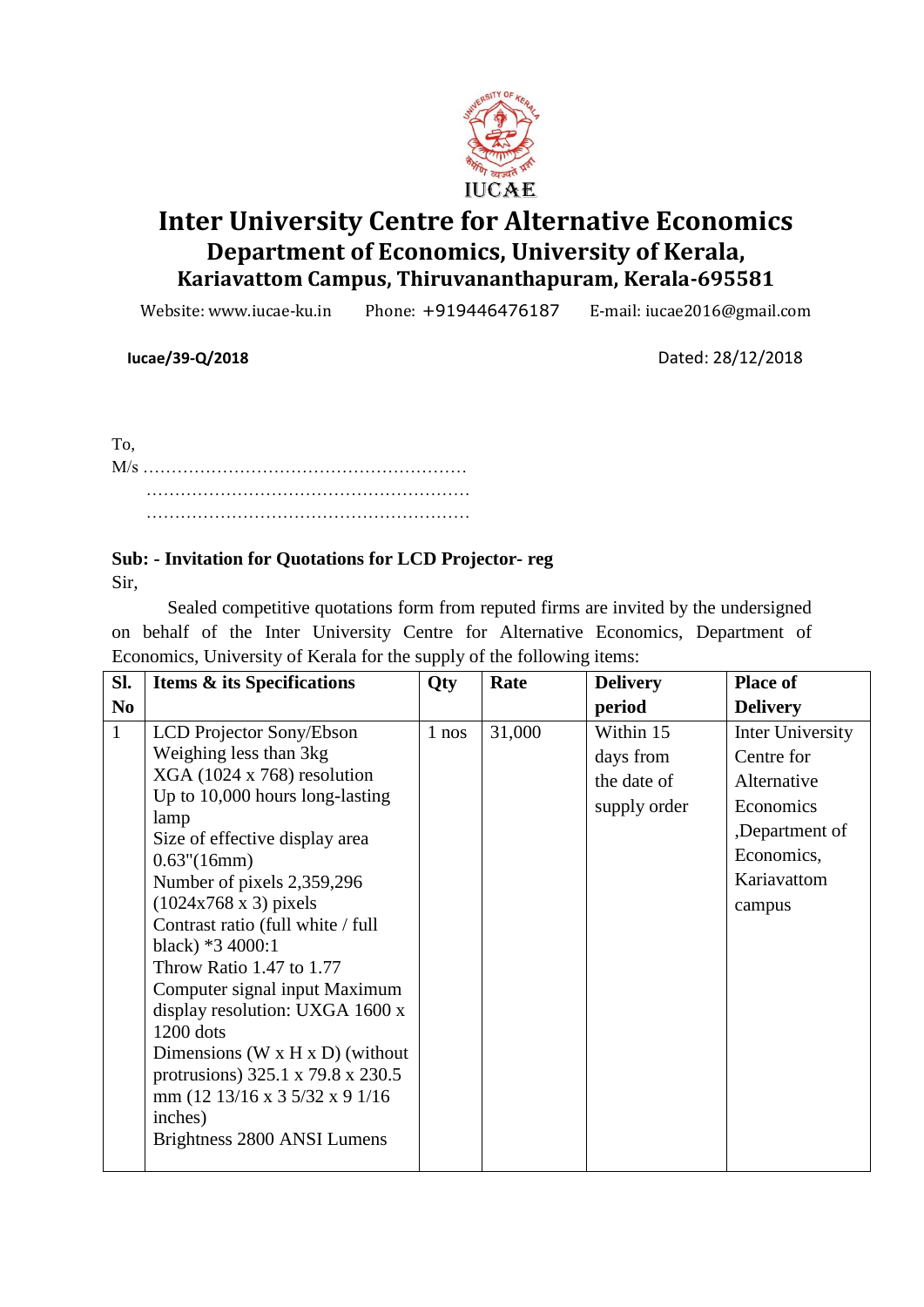## **2. General Conditions**

a. The contract shall be for the supply of the mentioned item to the Inter University Centre for Alternative Economics, Department of Economics, University of Kerala. The bidder shall quote for items in the format of quotation attached. Corrections, if any, shall be made by crossing out, initialling, dating and rewriting:

b. All duties, taxes and other levies payable by the bidder, shall be included in the total price. However, the tax and duties leviable should be quoted separately.

c. The rates quoted by the bidder shall be fixed for the duration of the contract.

d. The prices should be quoted in Indian Rupees only.

e. Each bidder shall submit only one quotation.

f. Telex or Facsimile quotations are not acceptable.

g. The firm should enclose supporting documents regarding registration of GST/IT/PAN and proof of credibility.

## **3. Validity of quotations**

The quotation shall remain valid for a period of **One month** after the deadline specified for submission of quotations.

#### **4. Evaluation of quotations:**

The Purchaser will evaluate and compare the quotations determined to be substantially responsive, i.e.

which are: a) properly signed, and

b) Conform to the terms and conditions and specifications.

The evaluation would be done for all the items put together. The items for which no rates have been quoted would be treated as zero and the total amount would be computed accordingly. The bidder who has quoted for partial quantity of any one or more item (s) would be treated as non-responsive. Purchaser will award the contract to the responsive bidder whose total cost for all the items put together is the lowest.

#### **5. Special Conditions:**

(a) The purchaser will award the contract to the bidder whose quotation has been determined to be substantially responsive and who has offered the lowest price as per para 4 above :

(b) The bidder whose bid is accepted will be notified of the award of the contract by the office prior to expiration of the quotation validity period:

(c) The Notification of Award to clearly specify any change in the unit price or any other terms and conditions accepted.

(d) **Warranty/Guarantee: -** The supplier shall guarantee to repair/replace the items or its part –if found defective within a period of 3 years from the date of supply of items. The AMC is applicable for a period of 3 years. The entire expenditure for repair/ replace the item in this regard shall be borne by the supplier

(f) The purchaser will have every right to increase or decrease the quantity required.

(e) The University will release the payment only after inspecting the equipment and satisfy that the supply is as per the requirements. The payment will be made after successful completion of the supply on producing invoice in duplicate.

(f) Notwithstanding the above, the Purchaser reserves the right to accept or reject any quotations and to cancel the bidding process and reject all quotations at any time prior to the award of the contract.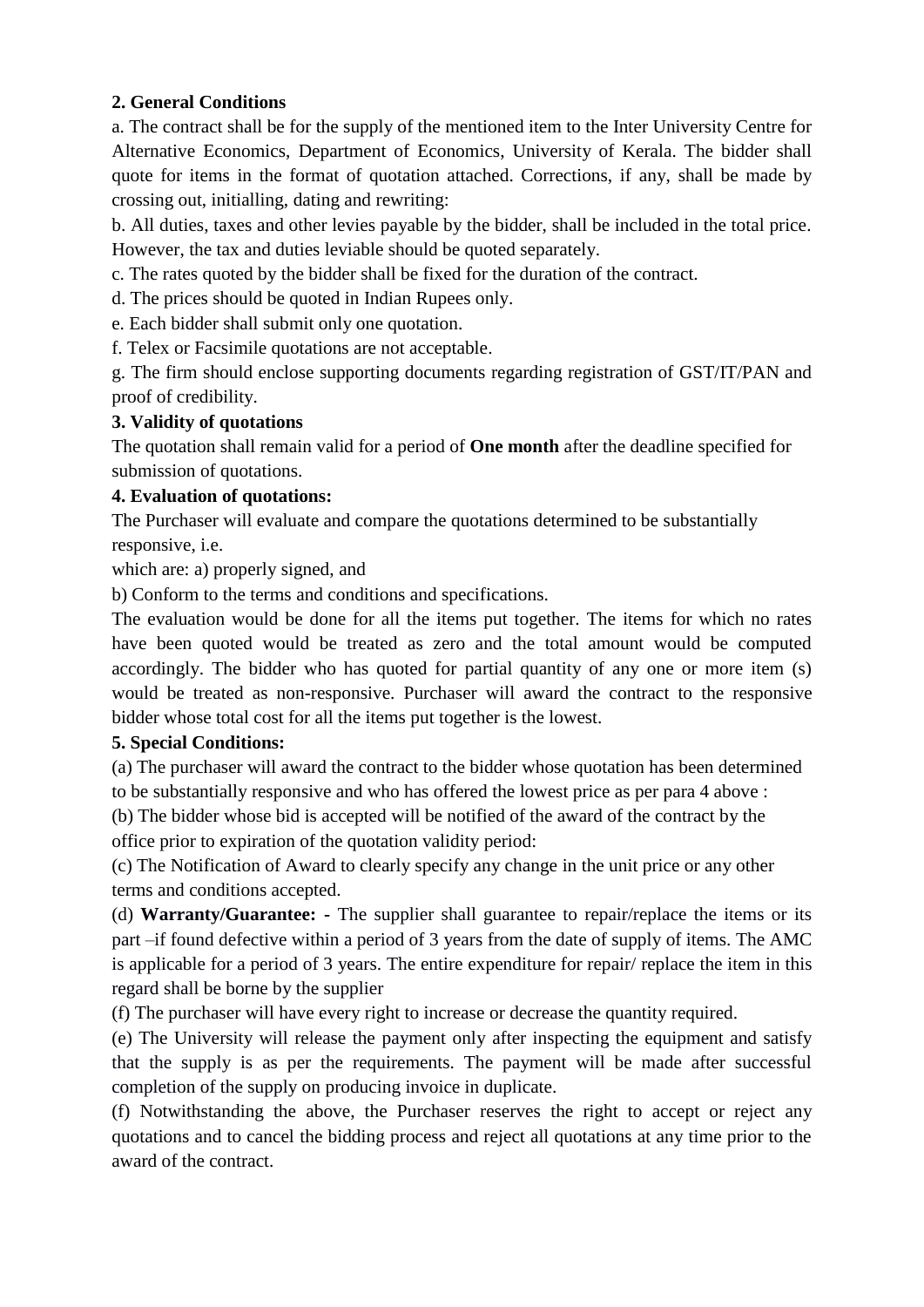(g) In case of dispute arises, the decision of Kerala University authority shall be final and binding on bidders.

(h) At the time of payment applicable taxes will be deducted at the existing rates.

### **6. Last date and time of receipt of quotations:**

a. You are requested to submit the sealed quotations in the Tender by post superscripted on the envelope as **"LCD Projector"** latest by **7.01.2019,** 2PM to the address : **Honorary Director, Inter University Centre for Alternative Economics, Department of Economics, Kerala University , Kariavattom**

b. The bids shall be opened at the office of the Honorary Director on 8.01.2019, 3pm. If the above date of opening tender happens to be on a holiday or due to any other valid reason, the tender opening process will be done on the next working day or the day fixed by the undersigned.

 The purchaser looks forward to receiving the quotation and appreciates the interest of the bidders.

> Yours faithfully, **Dr. A Abdul Salim Honorary Director**

**Format of quotation is enclosed**